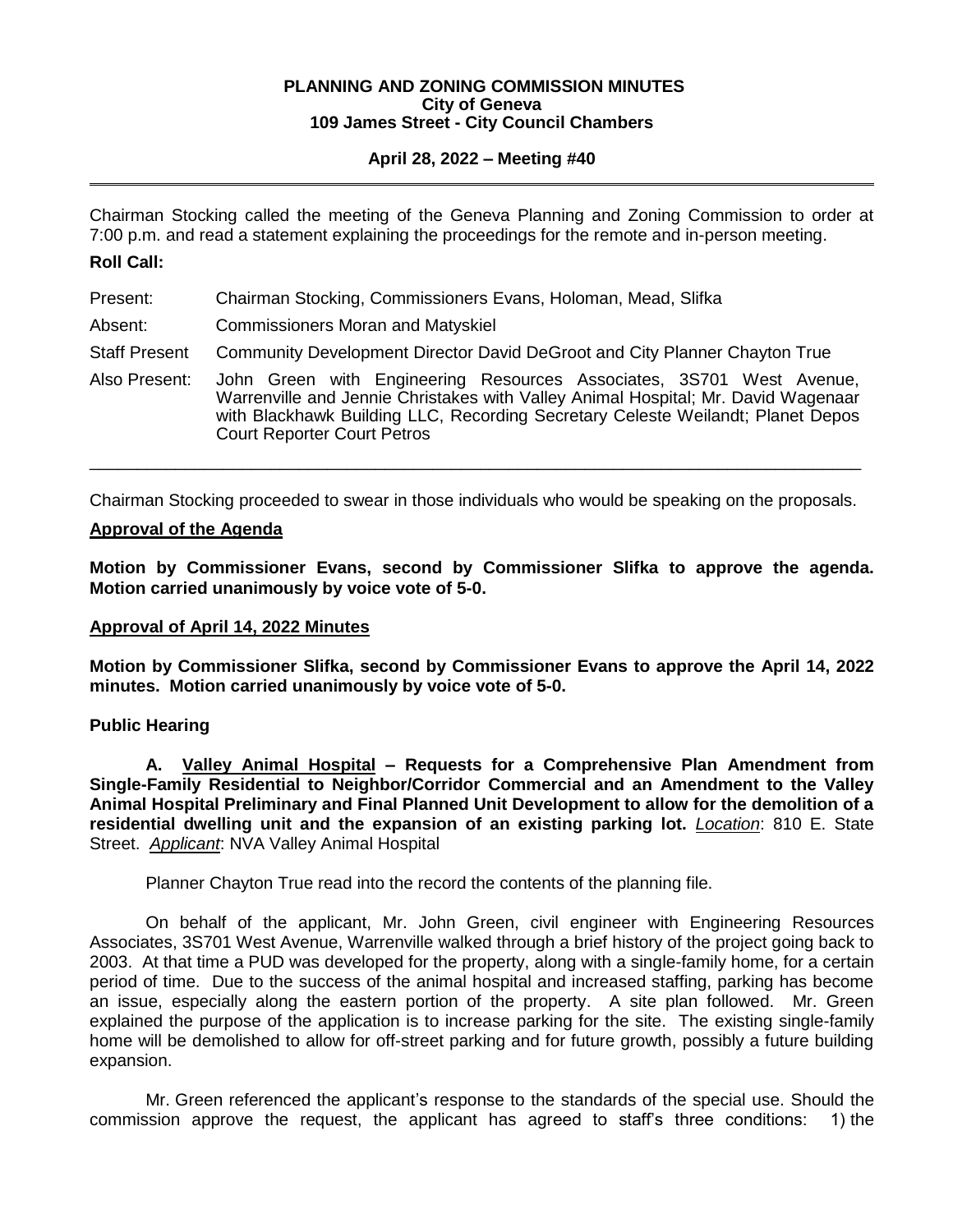landscaping along the south property line to include 66% of evergreens, 2) evergreens/plantings are to be six feet in height, and 3) refinements will be made to the lighting and photometric plans.

Per Mr. Green, the site's stormwater management will be updated to meet the City's and the County's stormwater ordinance. Details followed. The City's engineering department has reviewed the proposal. Furthermore, the applicant is asking for a reduction to the south property line setback from 20 feet to five feet, as well as a reduction to the Simpson Street parking lot setback from 20 feet down to 13.4 feet, which is consistent with the current parking lot.

Ms. Jennie Christakes, a veterinarian with Valley Hospital, reviewed a PowerPoint presentation, speaking to the history of the business starting back in 1960 and walking through the business's growth that has occurred over the years. Photos of the current site and parking lot followed, along with photos of the existing home which was in poor maintenance.

Many commissioners agreed to the request. Some had stopped at the site to view it more closely. Commissioner Mead appreciated the applicant's forward thinking about a possible building expansion in the future and not having to redo the parking lot.

Chairman Stocking invited public comment. None received.

**Motion by Commissioner Mead, second by Commissioner Slifka to close the public hearing. Roll call:** 

**Aye: Evans, Holoman, Mead, Slifka, Stocking** Nay: None **MOTION PASSED.** VOTE: 5-0

**Motion by Commissioner Mead to approve a request for a Comprehensive Plan Amendment from Single-Family Residential to Neighbor/Corridor Commercial, subject to the finings of fact in the staff report. Second by Commissioner Evans. Roll call:** 

**Aye: Evans, Holoman, Mead, Slifka, Stocking Nay: None MOTION PASSED. VOTE: 5-0** 

**Motion by Commissioner Mead to approve a request for an amendment to the Valley Animal Hospital Preliminary and Final Planned Unit Development to allow for the demolition of a residential dwelling unit and the expansion of an existing parking lot, subject to staff's finding of fact, and furthermore, subject to the following conditions: 1) at least 66% of the trees required within the Transition Yard Setback must be evergreen trees; 2) landscaping in the form of vegetation that will reach a height of at least 6 ft. in height at full maturity shall be incorporated within all portions of the Transition Yard Setback, and 3) community development department approval of a photometric and an electrical site plan meeting the requirements of Section 11- 11A-3 of the Geneva Zoning Ordinance and the East State Street Design Guidelines. Second by Commissioner Slifka. Roll call:** 

**Aye: Evans, Holoman, Mead, Slifka, Stocking Nay: None MOTION PASSED. VOTE: 5-0** 

Per staff, the above recommendation will go before City Council on May 16, 2022 at 7:00 p.m. in the Council chambers.

**B. Tattoo Shop Text Amendment – A Zoning Ordinance Text Amendment to the Table of Permitted and Special Uses located in Section 11-4A-4 of the Zoning Ordinance to add Tattoo Shops as a permitted use within the D-CM Downtown Commercial Mixed-Use District.** *Location***:**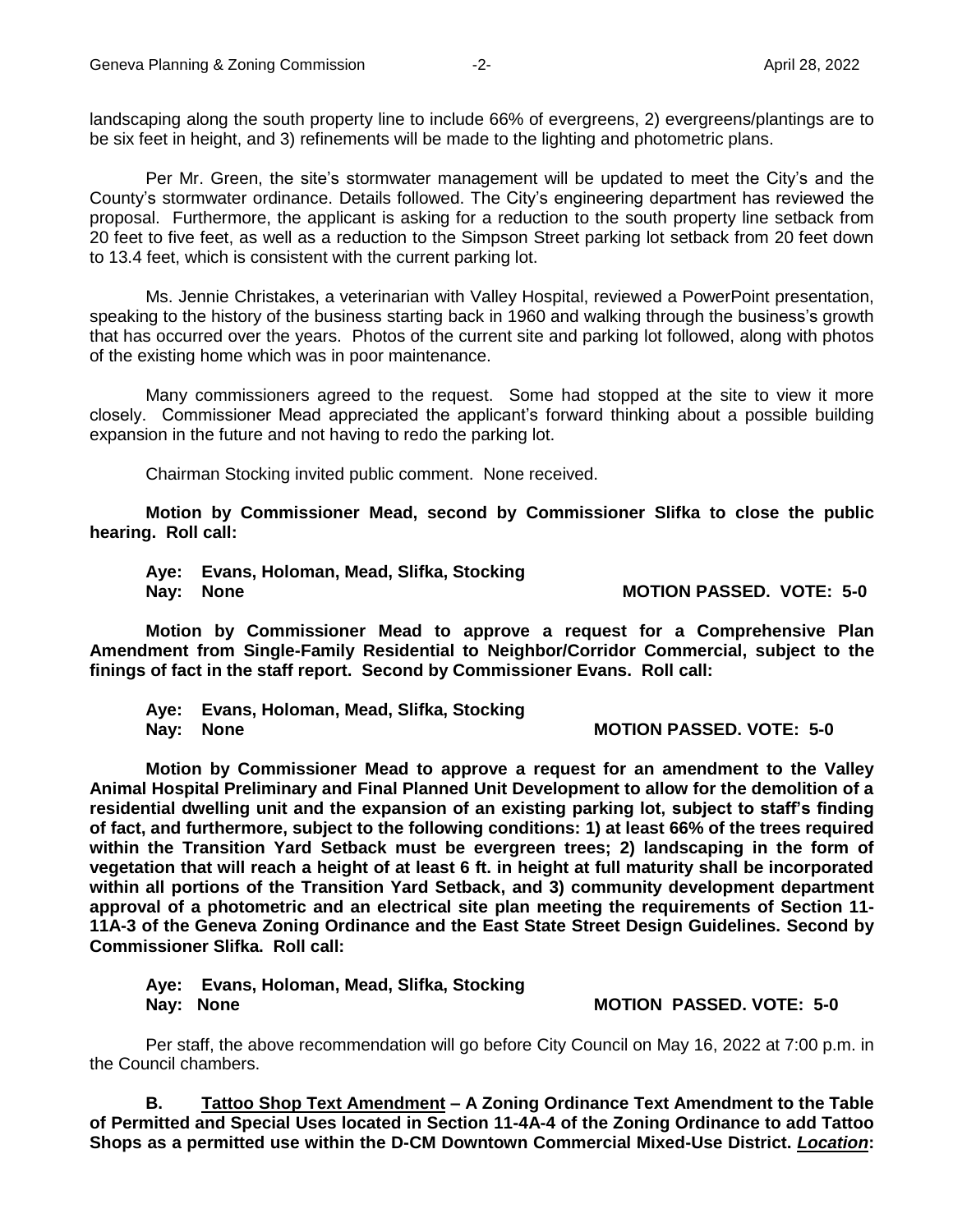**D-CM Downtown Commercial Mixed-Use District.** *Applicant*: David Wagenaar of Blackhawk Building LLC

Planner Chayton True read into the record the contents of the planning file.

On behalf of the applicant, Mr. David Wagenaar with Blackhawk Building, LLC, discussed that the current property was vacant for three years and previously it had a chiropractor in the space. Other tenants and uses were provided. Mr. Wagenaar pointed out that existing tattoo shops in the region appear to work well in the retail area, even though this particular property is located off of Third Street.

Referring to staff's report, he clarified the business owner is not relocating to the site, but instead, would like to expand and open a second shop in Geneva. Mr. Wagenaar explained the changing clientele for tattoos is not what it used to be and the State of Illinois did have controlled requirements.

Commissioner discussion followed on 1) why a special use was not being requested versus the text amendment for a permitted use, 2) what was the feedback from the neighbors, if any, and 3) could the commission change the use to a special use so that the applicant could apply and make the process as efficient and cost-effective as possible. Planner True explained the applicant would have to apply for the special use which requires a public hearing to be held. Further details followed.

Commissioner Evans reviewed a couple of options and questioned whether the commission was setting up the applicant for failure at City Council by sending the application as a permitted use versus a special use. Planner True explained that if the commission voted to recommend the applicant have a permitted use, City Council could consider it. However, City Council could change it to a special use and the applicant would have to return to apply for a special use. Various scenarios followed on how the commission could move the application to the City Council, i.e. as a permitted or as a special use. Development Director asked that the commissioners provide their reasons why the application should not go forward as a permitted use but as a special use.

Chairman Stocking invited public comment. None received.

Commissioner Mead discussed the perception of tattoo shops and believed the location of the shop within the business district could impact the character of a block and believed a special use was more appropriate. However, Commissioner Holoman felt otherwise, explaining that making assumptions about the clientele was a negative and that as a group, the commission was not charged to restrict how many parlors or businesses come to Geneva – that would occur on their own and eventually some uses would get "weeded out." The business was respectable and it was someone's livelihood. Some commissioners agreed that business characteristics change over time and this type of business was no different than some of the permitted uses.

As for the actual façade appearance of a tattoo business, Planner True explained that signage could be adjusted through the special use with certain conditions. Adding to that, Director DeGroot pointed out the City does not allow windows to be blacked out, but window signs are allowed up to 50% of the window. Details followed. Commissioner Holoman pointed out the last thing a new business would want is to scare his/her neighbors. Many people had tattoos and times change – a business community evolves and what was considered traditional in the past, may not be what the community wants anymore. It was something to consider for a new permitted use. Commissioner Slifka agreed with all comments being made but reminded the commissioners that a special use just required a second look at the application.

Another point, as raised by Director DeGroot, was that there are other uses in the Residentiallyscaled Commercial Mixed Use District on Third Street that may be permitted by right but not in all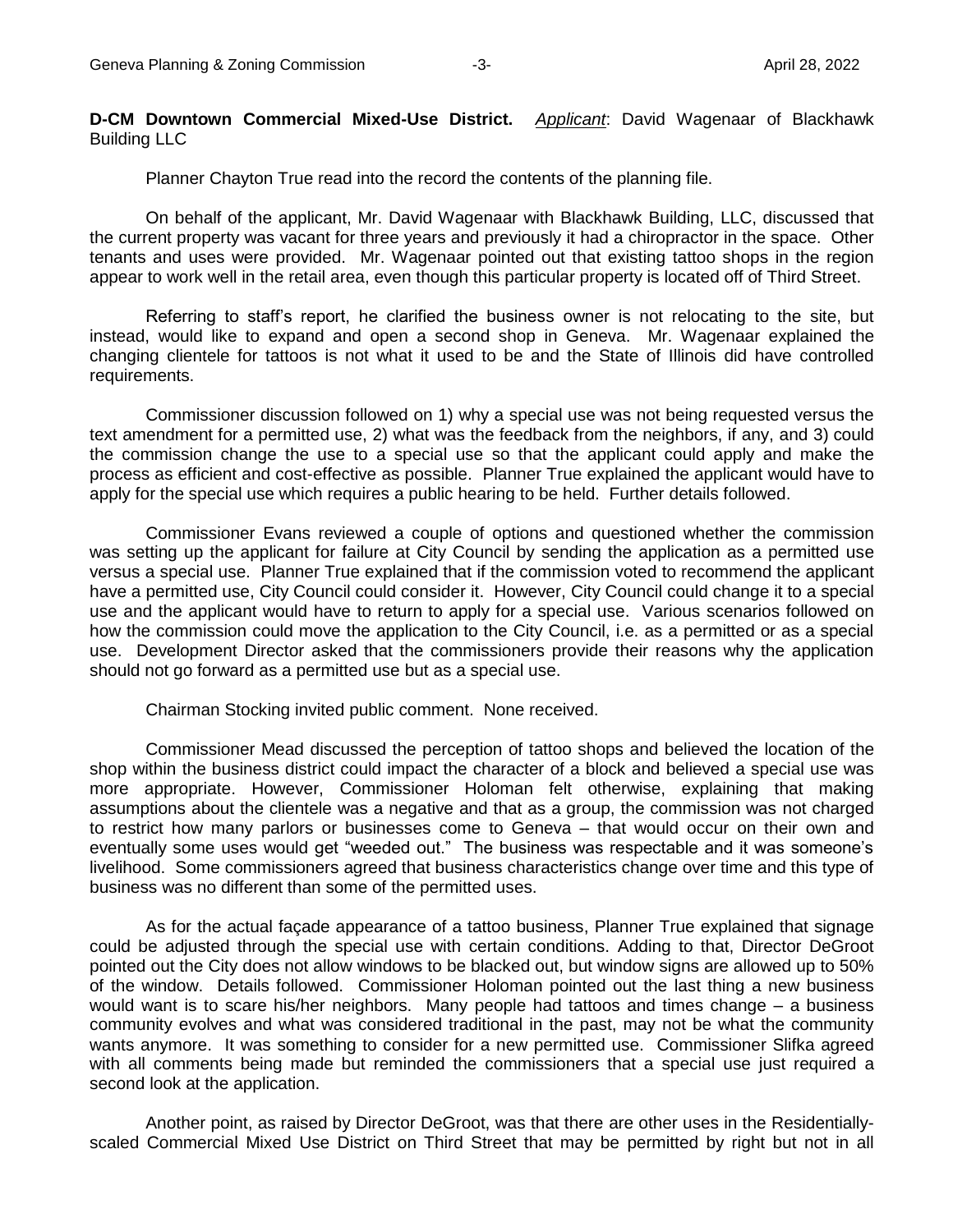locations, and language may exist that those business are not permitted to front on Third Street, but can on the side streets of that zoning district. This could be an approach to allow the tattoo shop as a permitted use in defined areas of the district.

In response to some of the comments discussed, Mr. Wagenaar came forward and explained he owned the property for eight years and his tenants pursued signage, so he was very aware of the City's signage requirements. He cited some examples but emphasized his potential tenant was not going to push the boundaries of the City; the business owner just wanted to expand his business.

Commissioners held a healthy dialog with staff on limiting the use in certain areas within the district, yet agreeing the location for this application was appropriate. Some commissioners felt the use was good for the entire downtown area, but given the type of business, one would not want to locate the business in a high foot traffic site which could result in a detrimental affect to other businesses, nor concentrate such business in one area. In addition, it was pointed out that numerous businesses with the same use would not necessarily multiply because of competition and self-policing. Commissioners then spoke to setting boundaries to allow tattoo shops as a permitted use, by right.

Further dialog was raised with commissioners voicing various comments yet agreeing somewhat that the use should become permanent and the community will police the business and the use will take care of itself and if necessary, it become a permitted use.

Mr. Wagenaar returned and also agreed with some of the comments being made, specifically that certain business uses will not be able to afford Third Street rents and the demand will control the business.

Chairman Stocking again invited public comment. None received.

**Motion by Commissioner Mead, second by Commissioner Evans to close the public hearing. Roll call:** 

## **Aye: Evans, Holoman, Mead, Slifka, Stocking Nay:** None **Nay:** None **Notice Reserves MOTION PASSED. VOTE:** 5-0

Commissioner Slifka agreed that the market will determine the success of the use but preferred to start slower than having it as a permitted use by right. Again, commissioner dialog followed that if the motion passed for a permitted use, there would probably be objections to it, yet, there could be geometry restrictions placed on the use.

**Motion by Commissioner Mead, to a approve a Zoning Ordinance Text Amendment to the Table of Permitted and Special Uses located in Section 11-4A-4 of the Zoning Ordinance to add Tattoo Shops as a permitted use within the D-CM Downtown Commercial Mixed-Use District, subject to the staff Report. Second by Commissioner Evans. Roll call:** 

# **Aye: Evans, Holoman, Mead, Slifka, Stocking Nay:** None **MOTION PASSED. VOTE: 5-0**

Per staff, the above recommendation will go before City Council on May 16, 2022 at 7:00 p.m. in the Council chambers.

## **Public Comment**

Chairman Stocking invited public comment. None received.